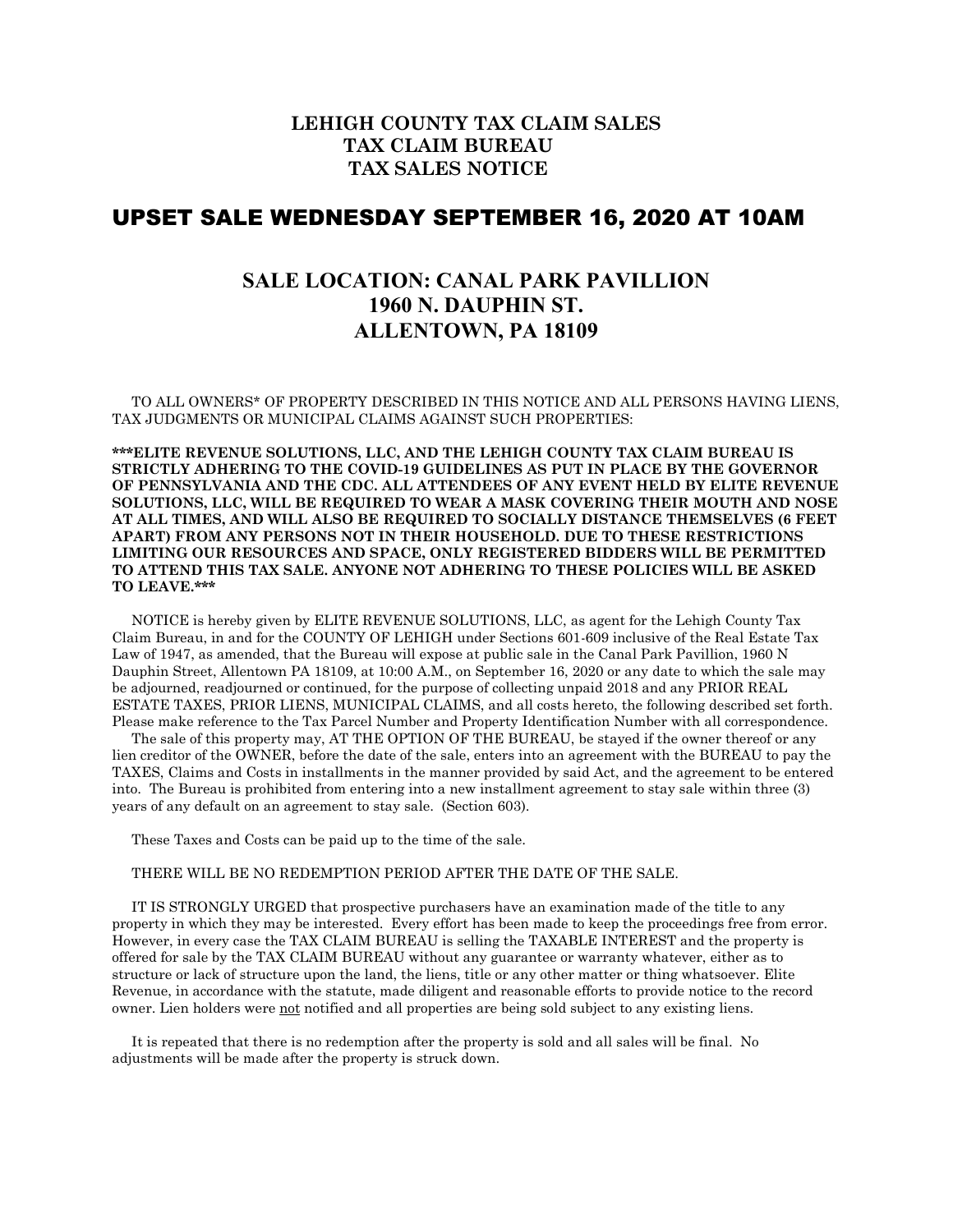THE PROPERTY MAY BE REDEEMED from the Tax Sale by paying the delinquent taxes, fees, interest penalties and costs prior to the day of the public auction. The payments must be cash, cashiers check, money order or certified check. The right to redeem the property expires on September 16, 2020.

 THERE IS NO RIGHT OF REDEMPTION ON THE DAY OF OR AFTER THE PUBLIC AUCTION. If no payment has been received prior to the time of the sale, the property will be sold on September 16, 2020.

Prospective purchasers at all tax sales are required to certify as follows:

- 1. In accordance with Section 619a of the Real Estate Tax Sale Law, 72 P.S. § 5860.619a, a successful bidder shall be required to provide certification to the Bureau that such person is not delinquent in paying real estate taxes owed to taxing bodies within Lehigh County\*\*, nor is such person bidding on behalf of another individual or entity who is delinquent in paying real estate taxes owed to taxing bodies within Lehigh County; and
- 2. In accordance with Section 619a of the Real Estate Tax Sale Law, 72 P.S. § 5860.619a, a successful bidder shall be required to provide certification to the Bureau that such person is not delinquent in paying municipal utility bills owed to municipalities within Lehigh County, nor is such person bidding on behalf of an individual or entity who is delinquent in paying municipal utility bills owed to municipalities within Lehigh County.
- 3. Prospective bidders must register prior to sale. **NO REGISTRATION WILL BE TAKEN THE DAY OF THE SALE.**
- 4. A successful bidder shall not tender a bad check to the Tax Claim Bureau when purchasing property in the sale. If this should occur that bidder shall not be permitted to bid on any properties in future sales and will be referred to the Lehigh County District Attorneys Office for prosecution under Pennsylvania Crimes Code, 18 Pa. C.S.A §4105 which may lead to a CONVICTION OF A FELONY OF THE THIRD DEGREE.
- 5. Pursuant to Section 601 (d) of the Real Estate Tax Sale Law, 72 P.S. § 5860.601 (d), prospective bidders must certify that they have not had a landlord license revoked in any municipality in Lehigh County and that they are not acting as an agent for a person whose landlord license has been revoked.

Certification forms are available in the Tax Claim Bureau or on-line at www.Lehighcountytaxclaim.com. Click on Upset Sale and bidder's certification.

Prospective bidders must register prior to the sale. **NO REGISTRATION WILL BE TAKEN ON THE DAY OF THE SALE.** Registration and certification forms are available in the Tax Claim Bureau and online at www.lehighcountytaxclaim.com. All prospective bidders must present one (1) form of photo identification at the time of registration and on the date of the sale. Failure to present photo identification at the time of registration will prevent a prospective bidder from being registered to bid. Failure to present photo identification on the date of the sale will prevent the bidder from receiving his bidder number and thus barring the registered bidder from having the opportunity to bid on property. **Only the registered bidder may bid at the sale using the bidder number provided by the Bureau. Use of the bidder number by individuals other than the registered bidder is prohibited and may nullify a successful bid.**

**\*\*\*\*\*Immediately upon conclusion of the sale, a deposit of \$1,000.00 or the bid amount, whichever is higher, must be made via certified funds, money order or cash to Elite Revenue Solutions, LLC by each successful bidder immediately upon the closing of bidding for each parcel. Failure to make said deposit will result in nullification of the bid and the property will be re-auctioned to a new bidder. In the event that the deposit is made but the bidder does not return to pay the balance by 12:00pm on September 17th, 2020, the bid will be nullified, the deposit will be forfeited, the bidder will be barred from future sales, and the property will be offered to the second-highest bidder or relisted at the next upset sale. The remainder of the successful bid must be paid by 12:00pm on September 17, 2020 via certified funds, cash or credit card\*\*\*\*\***

**The second-highest bidder will be contacted by telephone the morning of September 17, 2020 and will be offered the parcel at the HIGHEST bid in the event the winning bidder failed to make full payment on the date of sale. The second-highest bidder may decline without any penalty whatsoever, or may accept and make payment by 4:00 p.m. on Friday, September 18, 2020.**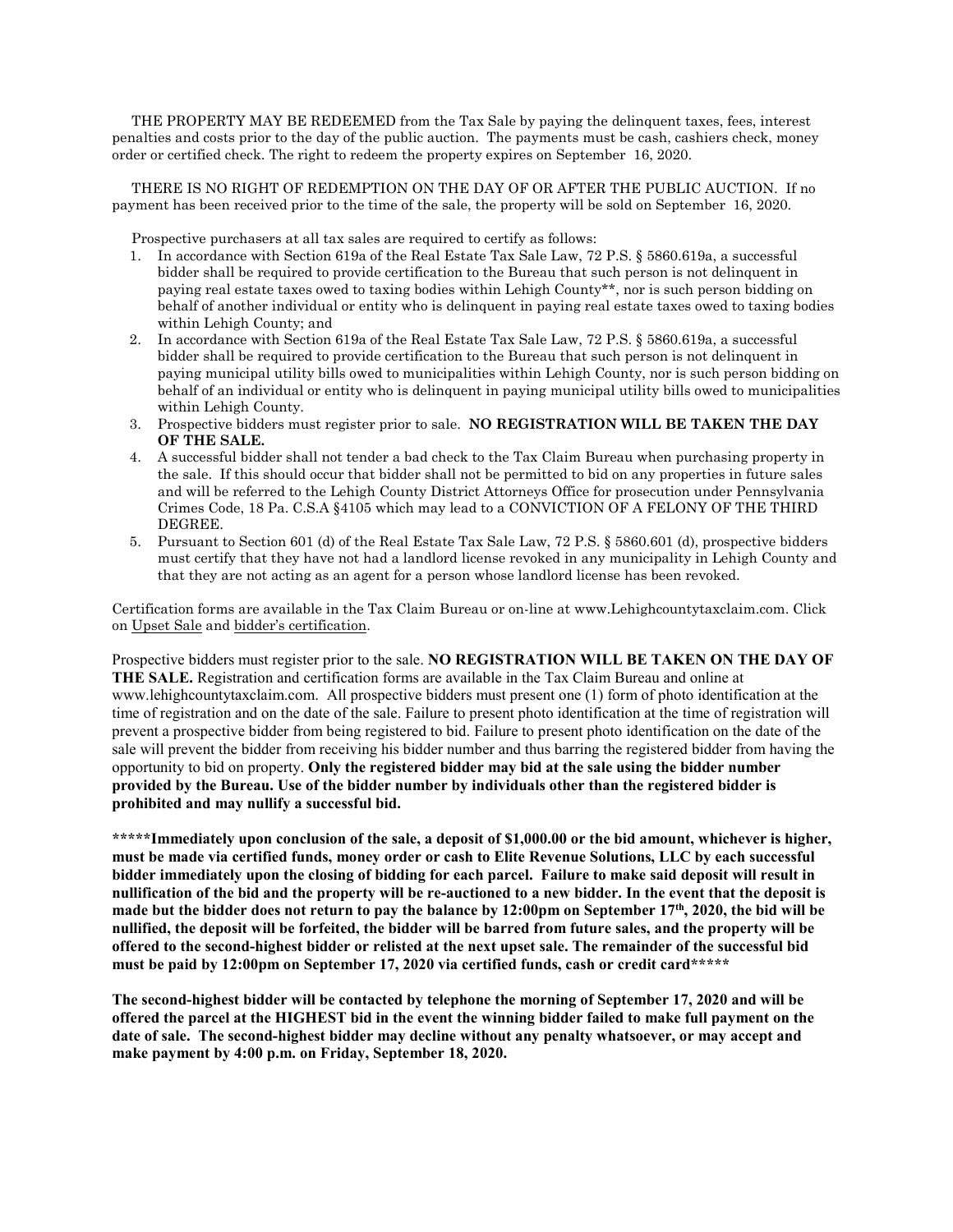IMPORTANT Right to surplus sale proceeds. If the property is not redeemed from public sale and you are the record owner, then you are entitled to sale proceeds which exceed taxes, interest, penalties, costs, Commonwealth Liens, Municipal Liens, Government Liens and Judgment Liens.

Interest accrues at the rate of 9% per year. ¾% each month effective February 1, of each year.

 The County of Lehigh does not discriminate on the basis of race, color, national origin, sex, religion, age, disability, or familial status in employment or the provision of services.

 The Lehigh County Government Center is a facility accessible to persons with disabilities. Please notify this Tax Claim Bureau if special accommodations are required. The Tax Claim Bureau can be contacted at (610) 782-3119 or by fax at (610) 841-3678, or by TDD (610) 782-3119.

 IF YOU HAVE ANY QUESTIONS AS TO WHAT YOU MUST DO PLEASE CONTACT THE TAX CLAIM BUREAU AT (610) 782-3119.

Elite Revenue Solutions, LLC Agent for the Lehigh County Tax Claim Bureau Kim Ciavarella, Manager

- \* "Owner," the person in whose name the property is last registered, if registered according to law, or, if not registered acording to law, the person whose name last appears as an owner of record on any deed or instrument of conveyance recorded in the county office designated for recording, and in all other cases means any person in open, peaceable and notorious possession of the property, as apparent owner or owners thereof, or the reputed owner or owners thereof, in the neighborhood of such property.
- The successful bidder is also certifying that they are not the owner of the property, as the owner has no right to purchase his own property pursuant to Section 618 of the Real Estate Tax Sale Law. A change of name or business status shall not defeat the purpose of this section. For the purpose of this section, "owner" means any individual, partner, shareholder, trust, partnership, limited partnership, corporation or any other business association or any trust, partnership, limited partnership, corporation or any other business association that has any individual as part of the business association who had any ownership interest or rights in the property.